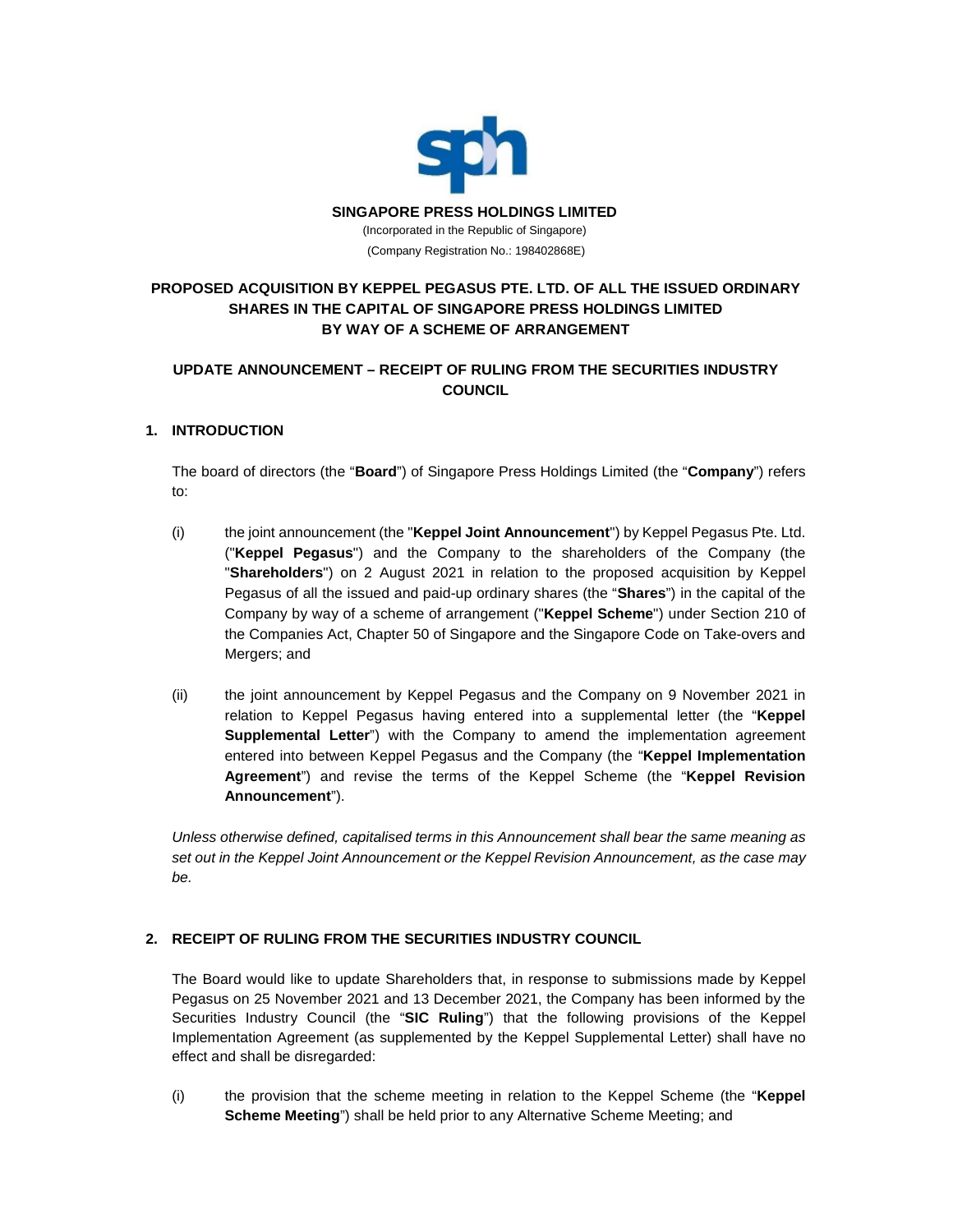(ii) the provision that the Company shall not take any action to hold an Alternative Scheme Meeting within eight weeks from the date of the Keppel Scheme Meeting, provided that such obligation of the Company shall be deemed to have been waived by Keppel Pegasus in the event that (i) the shareholders of Keppel do not approve the Acquisition at the Keppel EGM, (ii) the Shareholders do not approve the DIS at the EGM or the Keppel Scheme at the Keppel Scheme Meeting or (iii) Keppel Pegasus exercises the Switch Option.

In view of the SIC Ruling, the Company will proceed to prepare the composite document ("**Cuscaden Composite Document**") in relation to the proposed scheme of arrangement by Cuscaden Peak Pte. Ltd. ("**Cuscaden**", and its scheme, the "**Cuscaden Scheme**") and seek the clearance from the regulators and the Court to convene the scheme meeting in relation to the Cuscaden Scheme ("**Cuscaden Scheme Meeting**") as soon as reasonably practicable.

As announced by the Company in its update announcement on 2 December 2021, the Company has been informed that all regulatory approvals to be obtained by Cuscaden under the Cuscaden Scheme (other than the approval of the SGX-ST for the Cuscaden Composite Document) have been received.

Subject to the opinions of the IFA to be issued in the Cuscaden Composite Document and the composite document in relation to the Keppel Scheme ("**Keppel Composite Document**"), and in the absence of a further Superior Competing Offer, the Independent Directors continue to preliminarily recommend to the Shareholders to vote (i) IN FAVOUR OF the Cuscaden Scheme at the Cuscaden Scheme Meeting; and (ii) AGAINST the Keppel Scheme at the Keppel Scheme Meeting.

**Cautionary Note. Shareholders are advised to refrain from taking any action in relation to their Shares which may be prejudicial to their interests until they or their advisers have considered the information in the Keppel Composite Document and the Cuscaden Composite Document and the recommendations of the Independent Directors on the Keppel Scheme and its related DIS and the Cuscaden Scheme and its related DIS, as well as the advice of the IFA set out in the Keppel Composite Document and the Cuscaden Composite Document.**

**Persons who are in doubt as to the action they should take should consult their stockbroker, bank manager, solicitor or other professional advisers.**

#### **3. RESPONSIBILITY STATEMENT**

The directors of the Company (including any director who may have delegated detailed supervision of the preparation of this Announcement) have taken all reasonable care to ensure that the facts stated and opinions expressed in this Announcement are fair and accurate and that there are no other material facts not contained in this Announcement, the omission of which would make any statement in this Announcement misleading. The directors of the Company jointly and severally accept responsibility accordingly.

Where any information has been extracted or reproduced from published or otherwise publicly available sources or obtained from Keppel Pegasus, Keppel, Cuscaden or the IFA, the sole responsibility of the directors of the Company has been to ensure, through reasonable enquiries, that such information is accurately extracted from such sources or, as the case may be, reflected